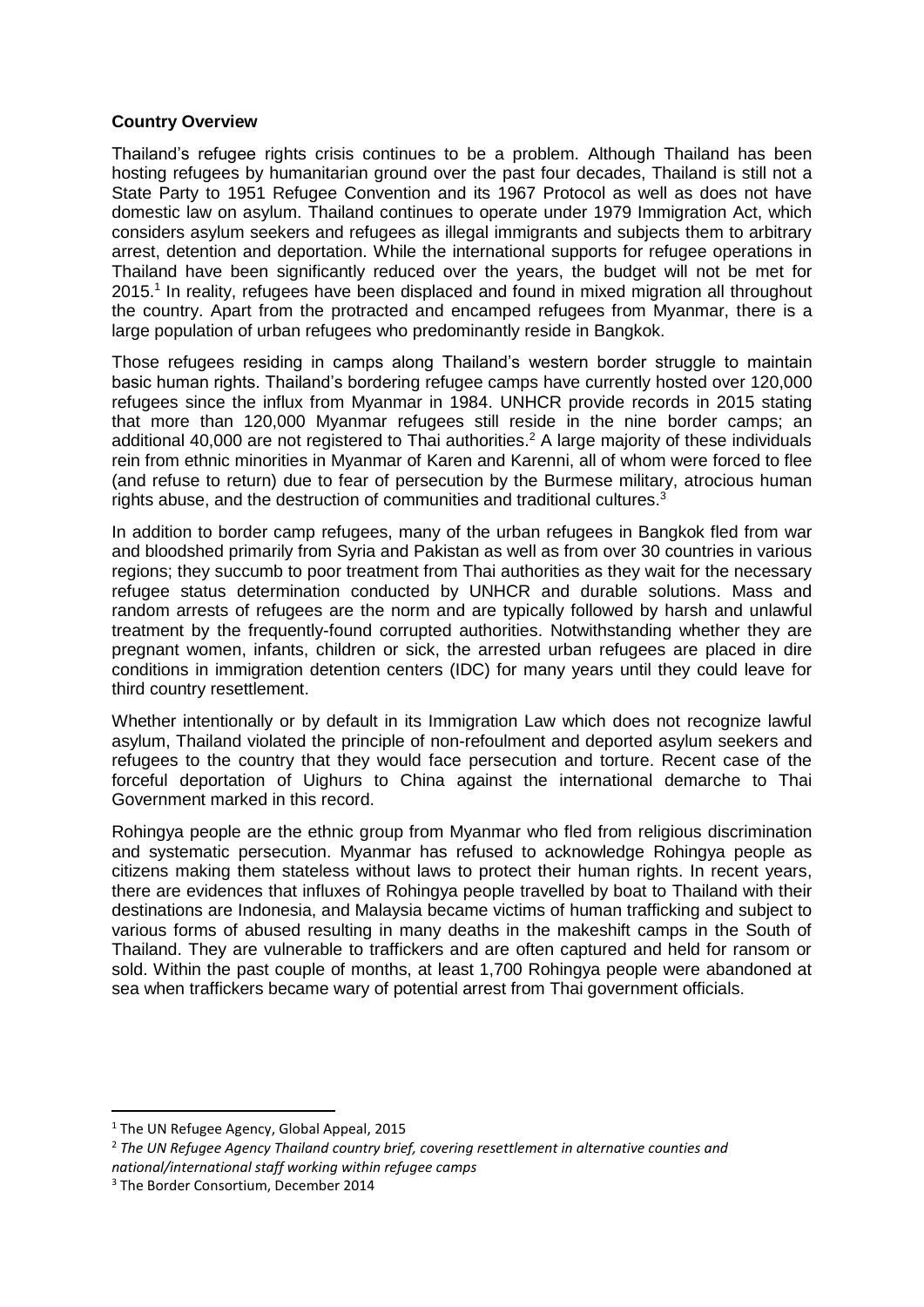# **Key areas of concern:**

### **Right to Education**

- Right to education for many urban refugee children who follow their parents to the relative safety of Bangkok is often abused or unattainable.
- There are cases of urban refugee children waiting up to seven years for the necessary paperwork to be recognized as a refugee or found a durable solution in third country resettlement. This results in seven years without proper schooling. In once instance, a *Bangkok Post* reporter explains the plight of a Palestinian refugee: "Since they arrived in Bangkok, the children have not played outdoors and cannot attend school. Nobody in the family can leave the building, even to go to supermarkets or hospitals, because of the risk of being arrested by police."<sup>4</sup>
- Right to an education is one of the key issues that the Thai government/NGOs have yet to implement into all nine refugee camps. Literacy rates stand at a 60% average.<sup>5</sup>
- Education within border camps is not accredited by Thai Ministry of Education and staffed by refugees and outside volunteer organisations, those who are generally present without visa/permit and limited qualifications.
- Thai government does not officially allow refugee children to access Thai formal education system or even the primary education which is considered as one of the fundamental children rights.

## **Right to Skills and Employment**

- Limited vocation training programs have been conducted in the border camps but the utilization of skills that they learnt could not happen because the refugees are not allowed to work.
- Camp regulations prohibited travel outside the camp and earn income in the camp, many refugees have to resort to bribes in having small businesses in the camp or to travel to work illegal outside the camp. Though this corruptive system seems to work by allowing meagre of incomes for desperate refugees who struggle to have the needs of their families met, it forced them into accepting various forms of abuses, extortion, sexual and gender-based violence perpetrated by corrupted officials, employers or host communities.
- Urban refugees situated in Bangkok are caught in a cycle of arrest, release, and arrested again. This not only is a drain on financial recourses but also hampers any attempt to find employment.
- It is extremely unlikely for a vast majority of asylum seekers and refugees to be able to work legally; a work visa would be necessary and hard to get once the initial entry visa has expired.<sup>6</sup>
- For urban refugees who do find illegal work, they are normally exploited by their employers and paid well below the minimum wage. They constantly live in fear of being arrested and extorted by corrupted officials.

#### **Right to Healthcare**

- Many asylum seekers who arrived in Bangkok are in a dire state of health yet are too scared to visit doctors or hospitals out of a fear of arrest and lack financial means.
- For refugees detained in the IDC, doctors can be summoned but their instructions are frequently ignored by IDC guards and staff.
- Health concerns within border camps is a high focus with minimal access to basic healthcare. Still diseases such as malaria, dengue fever and tuberculosis are highly

<sup>4</sup> *Bangkok Post*, 13th September 2015

<sup>5</sup> *TBC, 2013 education statistics covering all camps even those with no secure teaching or education programs*

<sup>6</sup> *Resource Centre* at *Urban Refugees.org*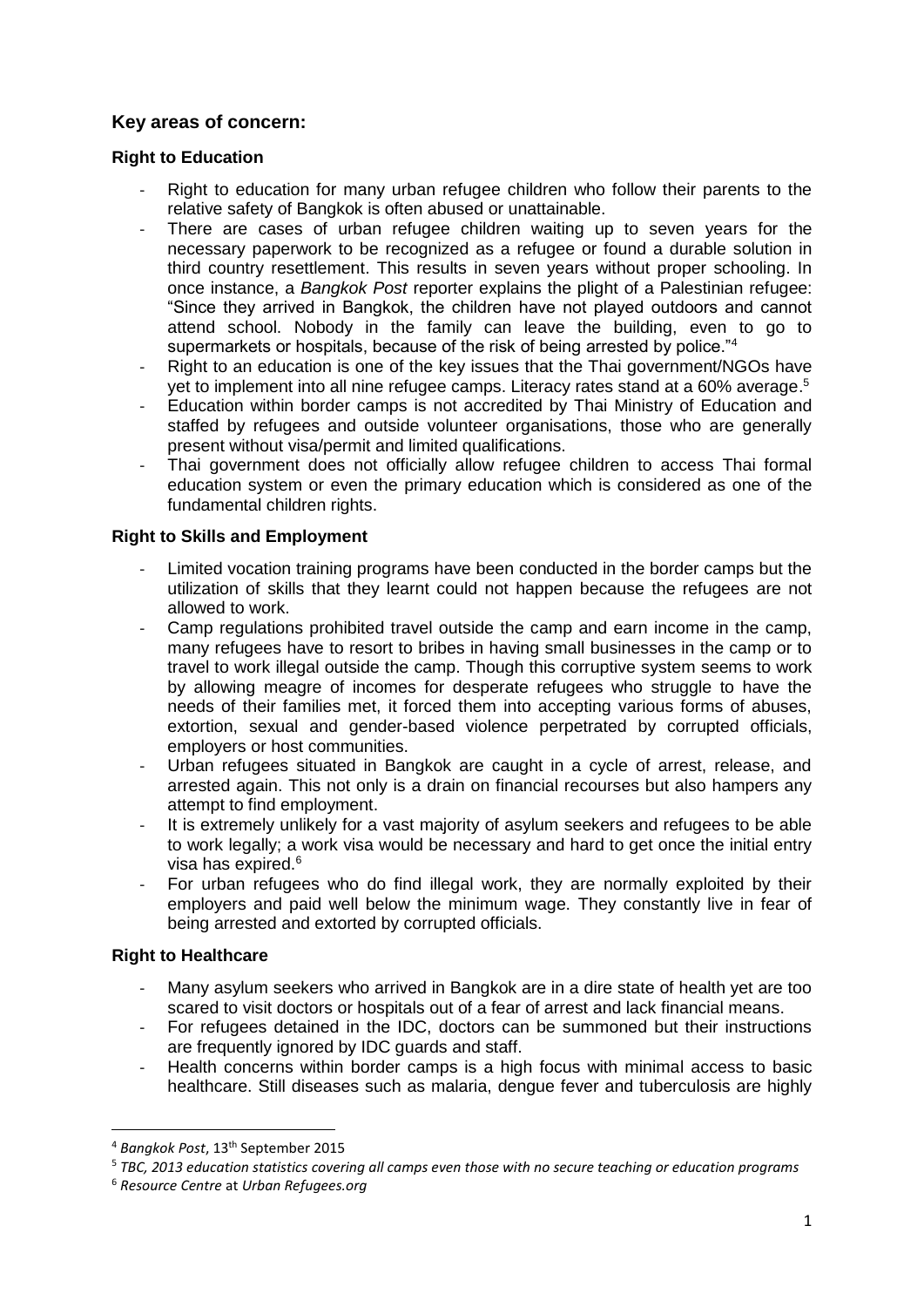regular and go untreated due to the lack of healthcare. This has worsen since the international assistances had been significantly reduced.

- Thai authorities have reinforced greater restrictions towards movement and encouraged declining humanitarian assistance (January, 2015)<sup>7</sup>
- Border camp funding cuts from 2013 have increased the already high malnutrition rate and levels of food consumption have decreased.<sup>8</sup>

#### **Protection and Security**

- Thailand does not recognize the status of refugees nor personal identity document issued by UNHCR. Holders of UNHCR's document do not have any protection from arrest and detention by Thai polices.
- The bomb attack at Erawan shrine on August  $17<sup>th</sup>$ , 2015 in Bangkok led to an increased agitation and unwarranted fearfulness towards refugees from Thai authorities.
- For example, mass arrests, which lack evidence or grounding, are happening on a frequent and large scale. In one case, around 70 refugees were crammed into the back of a truck to be sent to the IDC, a violation of rights, and without any sort of evidence. Recently, over 200 asylum seekers were round up in one day in which many of them are young children.
- Cases of abuses during the arrest underscored lack of awareness on human rights and human dignity among the Thai officials. In one instance, an asylum seeker woman was reportedly thrown down from the back of police's pick-up truck during the transfer after the arrest.<sup>9</sup> Asylum seeker children with fear of the arrest went up on the solar panels on the top of their apartment buildings, while their parents were being put away by Thai authorities.<sup>10</sup>
- Many asylum seekers are forced to pay a monthly fee to the police, often 200 THB or more, to avoid arrest. This is both unlawful and lacks any coherency in the Thai policy towards refugees. In some cases, individuals are dragged from their beds or torn away from their homes and taken to the IDC for indefinite detention. There is one case of a man being held in the IDC for fourteen years.
- A Palestinian asylum seeker says he was arrested only a few days after the Erawan Shrine blast on August 17, which killed 20 people, but he was never questioned as a suspect. "Fifteen agents came to the building with cameras at 6am," this individual sadly tells the *Bangkok Post*. 11
- There are frequent reports of arrest near offices of NGOs providing assistances to urban refugees in Bangkok.
- In border camps, stability protection is on high alert for both children and adult refugee dependants. Due to temporary border camps being under control of the Thai government, fear from closure threats (significantly in 2015) are greater than before.
- UNHCR has brought light to the "long-standing human rights abuse" felt by refugees. Concerns of fear of deportation, duration in camps, dependent on charity for survival and the inability to work/gain an income are prominent concerns.<sup>12</sup>
- For refugee born in the camps, birth certificate is still not issued to many refugee children as the implementation varied from one camp to another but the most common among all camps are those children born from the unregistered parents in

<sup>7</sup> *Karen News, 19 January 2015, restrictions to humanitarian assistance has created speculation of the close deportation of refugees and closure of temporary camps*

<sup>8</sup> *The UNHRC, Thailand Factsheet, September 2014 covers significant figures of a needed USD 32.8mil, currently statistics for these numbers stand at 35% funded, 65% gap*

<sup>9</sup> Confidential source

<sup>10</sup> Confidential source

<sup>11</sup> Ana Salva, *Bangkok Post*

<sup>12</sup> *East Asia Forum articles contribute to the human rights abuse and human insecurity concerns held within refugee individuals and families*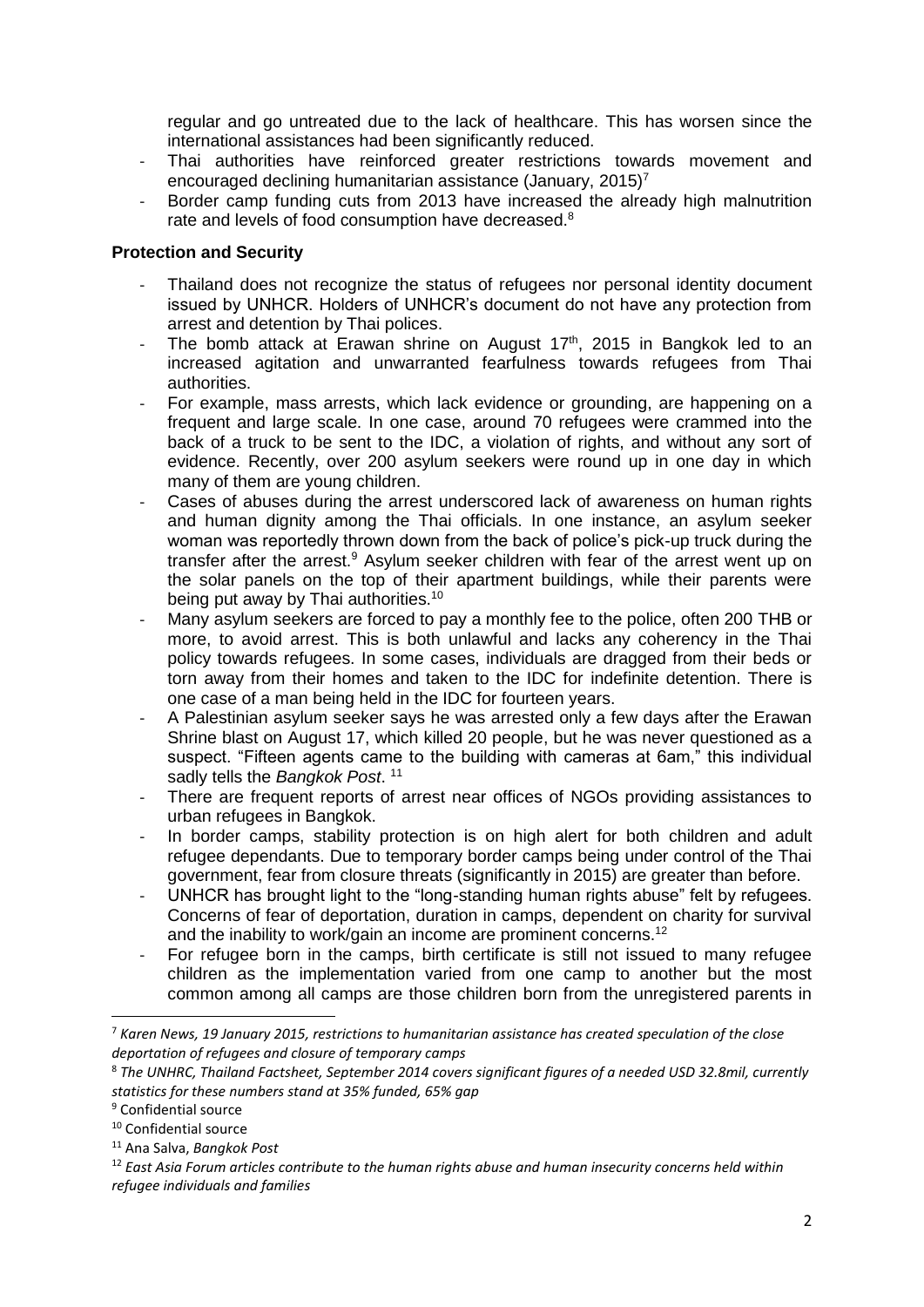the camp are denied birth certificate by Thai camp authorities. Despite Thai Government announced as its policy to universal birth registration with retroactive effect for children born in the camps, its implementation is very limited.

#### **Rohingya People**

- The Rohingya people continue to flee Myanmar and Bangladesh by boats to Thai borders.<sup>13</sup> According to the UNHCR, it is estimated that over 25,000 Rohingyas had fled Burma and Bangladesh in the first three months of 2015 alone. Of these 25,000, it is thought that approximately 300 died of starvation, malnutrition, dehydration, or beatings from smugglers.
- After conducting the arrest, Thailand has allowed Rohingya to temporarily stay in the country until a more permanent solution can be found.<sup>14</sup> However, the men are placed in IDC while the women and children are placed in community centers as illegal immigrants for extended period of time and many of them have already been detained for over one year.
- Thailand's willingness to aid the Rohingya is recent; prior to international pressure the boats would be turned back to sea, sometimes with enough food and fuel to travel on to Malaysia.<sup>15</sup>
- Human traffickers control many of these boats. The boats are overcrowded with little water and food given to the Rohingya. Once landed, the people are placed in "jungle" camps" along southern Thailand and the Malaysian border.<sup>16</sup> They are beaten daily and are at high risk for malnutrition, starvation, and disease. Many of the women are gang-raped with two known women who became pregnant.<sup>17</sup>
- Traffickers ransom the Rohingya for \$2,000 to \$4,000 USD.<sup>18</sup> It is unclear what happens to the people if their family cannot pay the ransom but many reports suggested that some get sold for about \$150 USD or more to work in farms or factories or fishing boats. Those who are not sold remain in the camps and some of them become cooks or guards.<sup>19</sup>
- Until recently, Thailand has denied knowledge of these camps. The United States put Thailand as Tier 3, the same rank as North Korea, on their Trafficking in Persons report if they do not actively stop this problem.<sup>20</sup> Investigations are being conducted to shut down the camps, arrest traffickers, and anyone affiliated with them. Thailand has found many camps already abandoned with mass graves nearby. As of May 2015, the Thai government reported finding the remains of over 30 people.<sup>21</sup> The accumulated numbers of bodies were found in hundreds from various buried sites.<sup>22</sup>
- Thailand has also discovered that many Thai governmental officials have been involved in the trafficking selling persons for as little as \$400 USD.<sup>23</sup> Arrests of 44 officials have been made including the Lt. General of the Royal Thai Navy.<sup>24</sup>

1

<sup>&</sup>lt;sup>13</sup> This was an issue during the last UPR in 2011. Myanmar and Bangladesh continue to deny citizenship to Rohingya keeping them stateless.

<sup>14</sup> 2015 UNHCR country operations profile

<sup>&</sup>lt;sup>15</sup> Human Rights Watch report on the Rohingya boat people

<sup>16</sup> Human Rights Watch report

<sup>17</sup> International Business Times 2015

<sup>18</sup> The Week news article *Thailand's death camps may be the most horrifying places in Southeast Asia*

<sup>&</sup>lt;sup>19</sup> Reuters special report on Rohingya in Thailand, a Pulitzer prize winning investigation from 2013

<sup>20</sup> Reuters special report

<sup>&</sup>lt;sup>21</sup> UNHCR calls for joint response in wake of "Rohingya mass grave" in Thailand

<sup>22</sup> National Human Rights Commission of Thailand

<sup>&</sup>lt;sup>23</sup> The Australian article on Thailand officials trafficking Rohingya Muslims

<sup>24</sup> Forbes article on Rohingya boat people